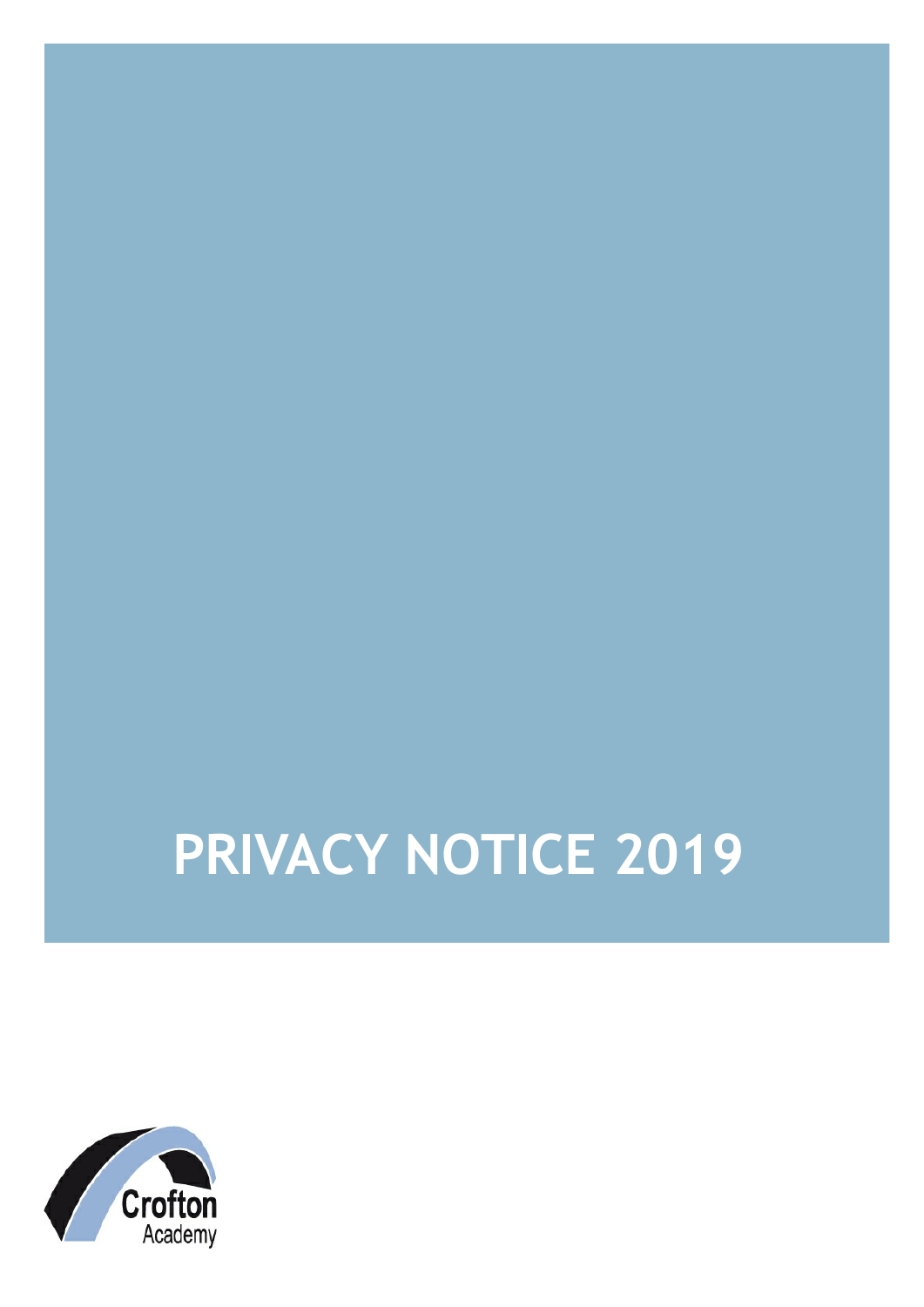# **WHY DO WE COLLECT AND USE PUPIL INFORMATION?**

We collect and use pupil information under the principle of the General Data Protection Regulations (GDPR) which states that data is used for "**specified, explicit and legitimate purposes"**. We are also governed by the Data Protection Act 2018. We use pupil data to:

- support pupil learning;
- monitor and report on pupil progress;
- provide appropriate pastoral care;
- assess the quality of our services; and
- comply with the law regarding data sharing.

Pupil information which we collect, hold and share include:

- personal information (i.e. name, unique pupil number and address);
- characteristics (i.e. ethnicity, language, nationality, country of birth and free school meal eligibility); and
- attendance information (i.e. sessions attended, number of absences and absence reasons).

# **COLLECTING PUPIL INFORMATION**

We process pupil information in order to "exercise the official authority vested in us" to deliver education to your child. Whilst the majority of pupil information you provide to us is mandatory, some of it is provided to us on a voluntary basis. In order to comply with GDPR we will inform you when your consent is required, for example in respect of racial or ethnic origin, religion, or where we intend to use photographs or biometric finger prints.

# **STORING PUPIL DATA**

We hold pupil data until your child reaches 25 years. After this time data will be anonymised for statisical purposes. Personal data confidentially disposed of, unless there are legal reasons for it not to be, for example issues around child protection or safeguarding.

# **WHY WE SHARE PUPIL INFORMATION**

We do not share information about our pupils with anyone without consent unless the law and our policies allow us to do so.

We are required to share information about our pupils with the (DfE) under Regulation 5 of The Education (Information About Individual Pupils) (England) Regulations 2013. This data sharing underpins school funding and educational attainment policy and monitoring.

# **WHO DO WE SHARE PUPIL INFORMATION WITH?**

We routinely and/or occasionaly share pupil information with:

- The Local Authority (LA) (i.e. admissions, exclusions)
- Department for Education (DfE)
- Ofsted
- NHS (vaccinations/school nursing service)
- Children First Hub
- Capita SIMS
- Data systems: 4 Matrix; Doddle; ClassCharts; Cpoms
- IT contractor Alamo
- Police
- Social Services
- Educational Psychology Department
- Children & Adolescent Mental Health Services (CAMHS)
- Other schools/academies/MATs (during pupil transfer)
- Eclipse library records system
- Cunninghams (school catering)
- Examination boards
- Connexions
- Work experience providers
- Offsite learning providers
- Residential trip organisers (and insurers)
- Tempest (school photographers)
- Accelerated reading
- Parentmail
- Rennaissance Learning (Accelerated Reading Scheme)
- Hegarty Maths (Online Maths Platform)
- Skills Funding Agency
- Sixth form colleges & other post-16 providers
- Managing Information Across Parnters (MIAP)
- Standards Testing Agency
- Peripatetic agencies (Wakefield Music Services)
- Sheffield University (Discover US Programme)

## **AGED 14+ QUALIFICATIONS**

For pupils enrolling for post-14 qualifications, the Learning Records Service will give us a pupil's unique learner number (ULN) and may also give us details about the pupil's learning or qualifications.

#### **DATA COLLECTION REQUIREMENTS**

To find out more about the data collection requirements placed on us by the Department for Education (for example the school census) go to: https://www.gov.uk/education/data-collection-andcensuses-for-schools.

#### **WHAT IS DIFFERENT ABOUT PUPILS AGED 13+?**

Once our pupils reach the age of 13, we pass pupil information to the local authority and/or provider of youth support services as they have responsibilities in relation to the education or training of 13-19 year olds under Section 507B of the Education Act 1996.

This enables them to provide services as follows:

- youth support services; and
- careers advisers.

16.

A parent/carer can request that **only** their child's name, address and date of birth be passed to their local authority or provider of youth support services by informing us. This right is transferred to the child pupil once he/she reaches the age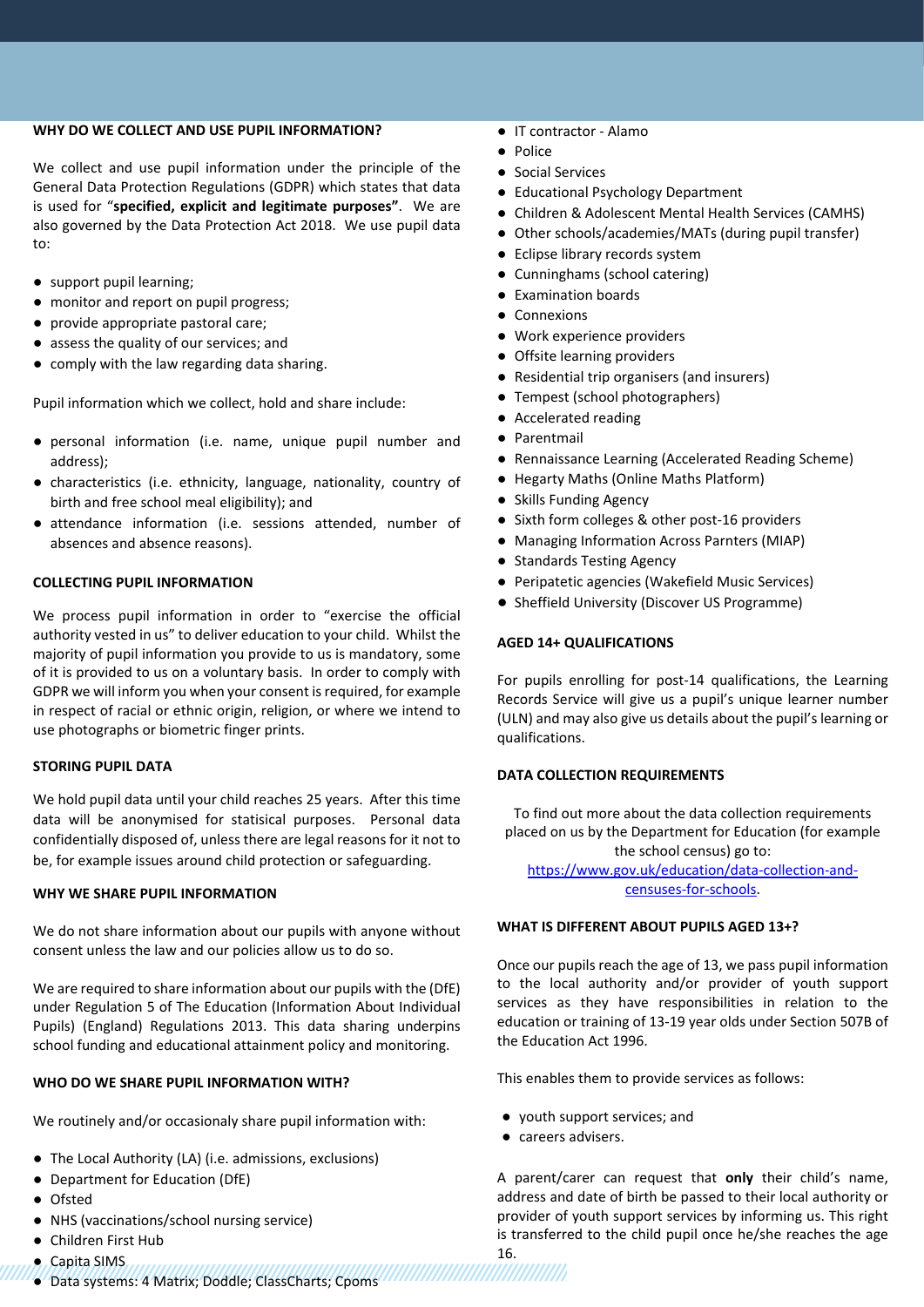## **OUR PUPILS AGED 16+**

We will also share certain information about pupils aged 16+ with the local authority and/or provider of youth support services as they have responsibilities in relation to the education or training of 13-19 year olds under Section 507B of the Education Act 1996.

This enables them to provide services as follows:

- post-16 education and training providers;
- Youth support services; and
- careers advisers.

For more information about services for young people, please visit the local authority website.

## **THE NATIONAL PUPIL DATABASE (NPD)**

The NPD is owned and managed by the Department for Education and contains information about pupils in schools in England. It provides invaluable evidence on educational performance to inform independent research, as well as studies commissioned by the Department. It is held in electronic format for statistical purposes. This information is securely collected from a range of sources including schools, local authorities and awarding bodies.

We are required by law, to provide information about our pupils to the DfE as part of statutory data collections such as the school census. Some of this information is then stored in the NPD. The law that allows this is the Education (Information About Individual Pupils) (England) Regulations 2013.

To find out more about the pupil information we share with the department, for the purpose of data collections, go to: https://www.gov.uk/education/data-collection-and-censusesfor-schools.

To find out more about the NPD, go to:

https://www.gov.uk/government/publications/national-pupildatabase-user-guide-and-supporting-information.

The Department may share information about our pupils from the NPD with third parties who promote the education or wellbeing of children in England by:

- conducting research or analysis.
- producing statistics; and
- providing information, advice or guidance.

The Department has robust processes in place to ensure that the confidentiality of our data is maintained, and there are stringent controls in place regarding access and use of the data. Decisions on whether DfE releases data to third parties are subject to a strict approval process and based on a detailed assessment of:

- the level and sensitivity of data requested; and
- the arrangements in place to store and handle the data.

To be granted access to pupil information, organisations must comply with strict terms and conditions covering the confidentiality and handling of the data, security arrangements and retention and use of the data.

For more information about the department's data sharing process, please visit:

https://www.gov.uk/data-protection-how-we-collect-andshare-research-data

For information about which organisations the department has provided pupil information, (and for which project), please visit the following website:

https://www.gov.uk/government/publications/nationalpupil-database-requests-received

To contact DfE: https://www.gov.uk/contact-dfe

# **REQUESTING ACCESS TO YOUR PERSONAL DATA**

Under GDPR, parents/carers and pupils have the right to request access to information about them, which we hold. To make a request for your personal information, or be given access to your child's educational record you can download a Subject Access Request for from the "Parents" page of the school website: www.croftonacademy.org.uk.

You also have the right to:

- object to processing of personal data that is likely to cause, or is causing, damage or distress;
- prevent processing for the purpose of direct marketing;
- object to decisions being taken by automated means;
- in certain circumstances, have inaccurate personal data rectified, blocked, erased or destroyed; and
- claim compensation for damages caused by a breach of the Data Protection Regulations.

If you have a concern about the way we are collecting or using your personal data, you should raise your concern with us in the first instance or directly to the Information Commissioner's Office at https://ico.org.uk/concerns/

#### **Contact:**

If you would like to discuss anything in this privacy notice, please contact:

Andrea Hewson, Data Protection Officer

#### **OTHER DISCLOSURES**

We will advise you at the time, should we wish to disclose your child's data to any other appropriate third party (i.e. new contractors/partners), and this Privacy Notice will be updated.

● the purpose for which it is required;